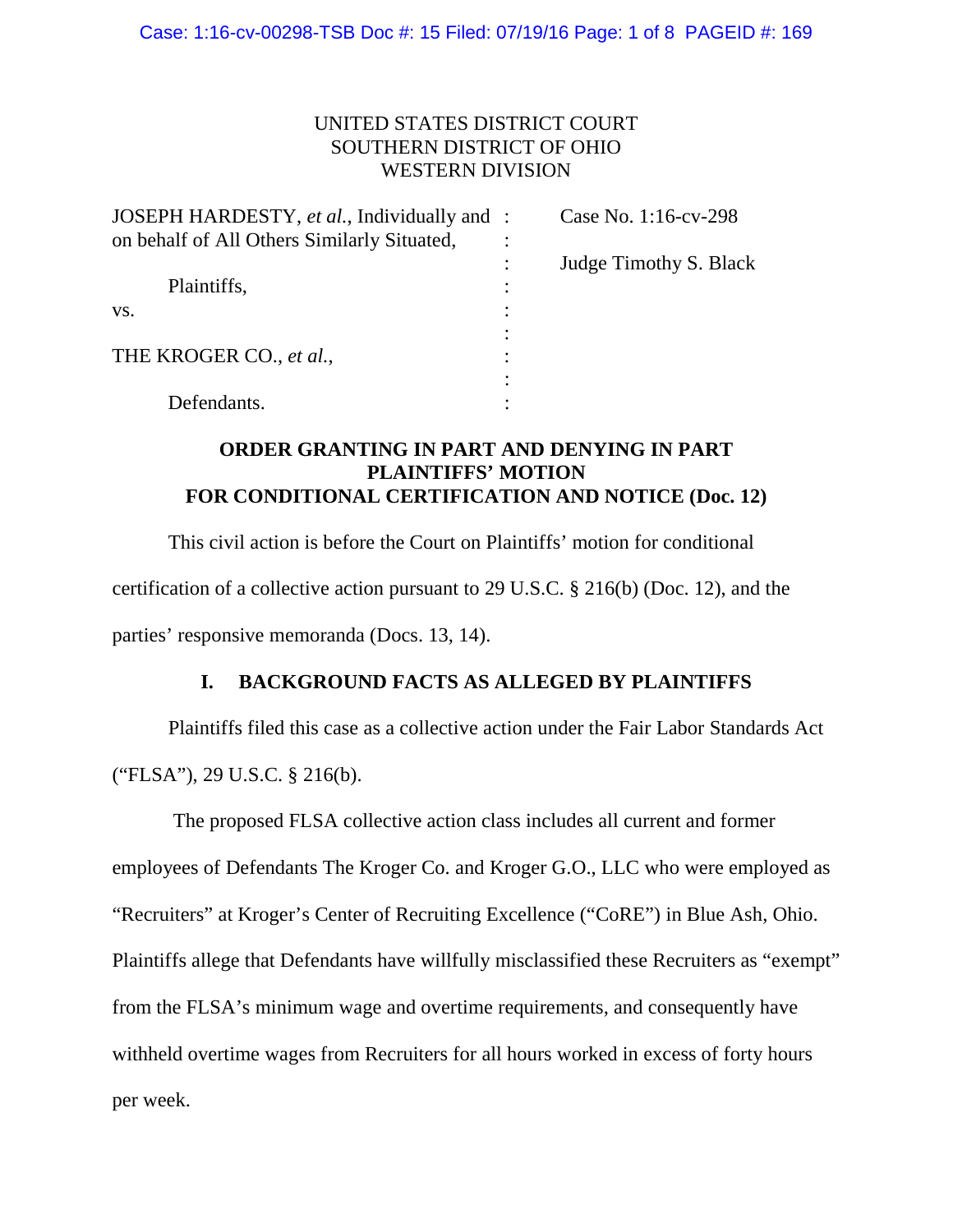#### Case: 1:16-cv-00298-TSB Doc #: 15 Filed: 07/19/16 Page: 2 of 8 PAGEID #: 170

Plaintiffs move the Court for an Order: (1) certifying the FLSA collective action; (2) approving notices to be sent to the proposed FLSA class members; and (3) requiring Defendants to produce names, addresses, phone numbers, e-mail addresses, social security numbers, job titles, and dates of hire and termination for all CoRE Recruiters from the date CoRE began its operations in Blue Ash, Ohio, to the present.

Defendants do not oppose conditional certification of Plaintiffs' proposed collective action for the sole purpose of allowing proper notice to be sent to individuals currently and formerly employed as CoRE Recruiters pursuant to an appropriate distribution procedure.<sup>[1](#page-1-0)</sup> However, Defendants maintain that Plaintiffs' proposed form of notice is improper.

### **II. ANALYSIS**

## **A. Form of Notice**

"Notice to putative FLSA collective action class members must be '[a]ccurate,' should not 'cause confusion,' and should be crafted so as 'to avoid any misunderstanding…as to the status of the lawsuit.'" *Swigart v. Fifth Third Bank*, 276 F.R.D. 210, 214 (S.D. Ohio 2011).

The parties have agreed to the language of the proposed notice, except for Defendants' proposed references to the fact that there has been no determination "whether this case will ultimately be tried as a collective action." (*See* Doc. 13-1 at 1 and 6 (Question 9)). Specifically, Defendants move the Court to add language to the notice

<span id="page-1-0"></span><sup>&</sup>lt;sup>1</sup> Defendants do not waive any of the arguments that they intend to make to this Court at an appropriate time demonstrating that this case is not ultimately triable as a collective action or a Rule 23 class action and is substantially without merit.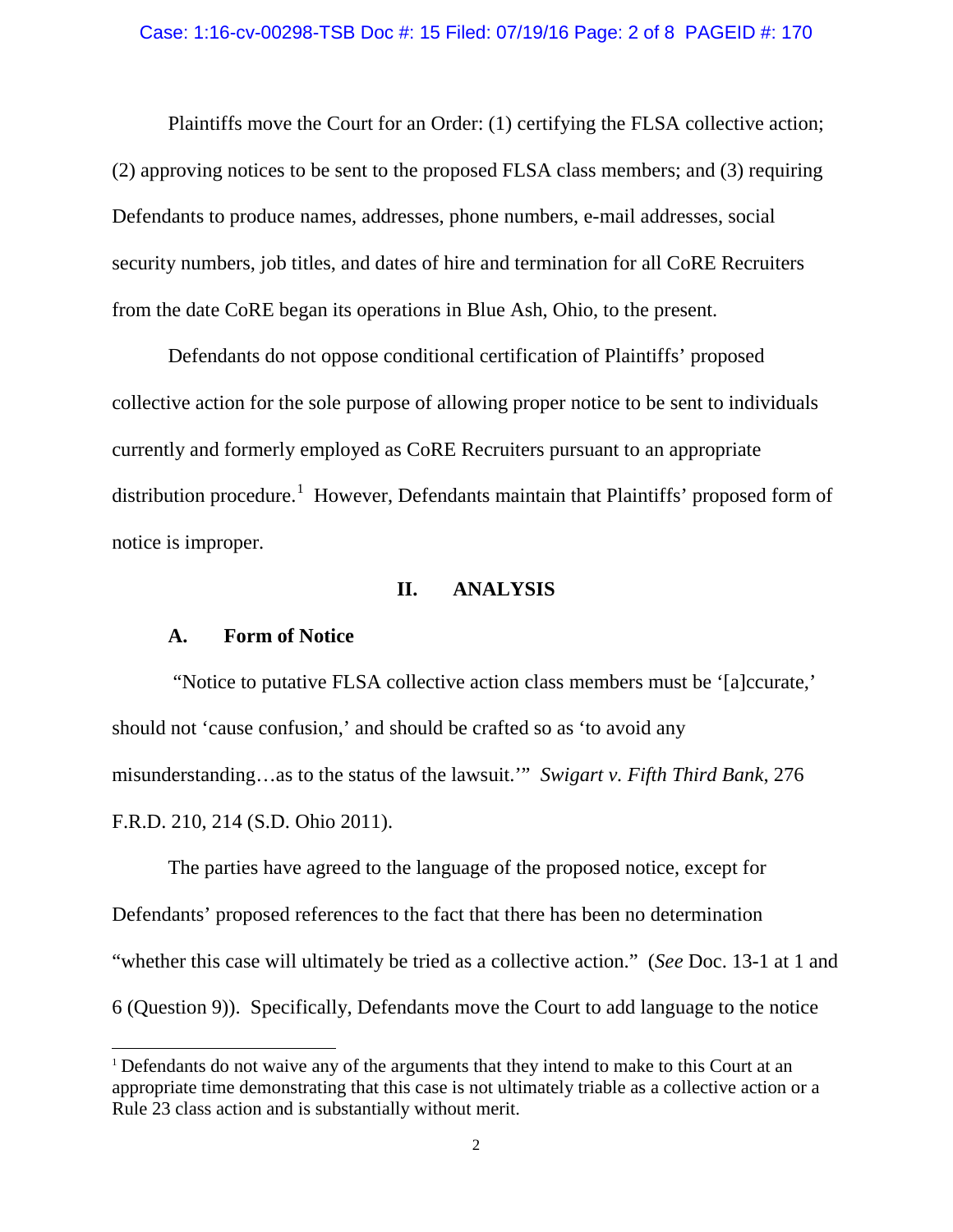#### Case: 1:16-cv-00298-TSB Doc #: 15 Filed: 07/19/16 Page: 3 of 8 PAGEID #: 171

informing the potential class members that no determination has been made "whether this case will ultimately be tried as a collective action." Plaintiffs oppose this wording because: (a) the language is unnecessary and incorrect because this Court is certifying the collective action at this time; (b) the Court will decide at a later time whether the class will be decertified (assuming Defendants submit such a motion), not whether the class will "finally" be certified; and (c) at this point it is important for the recipient to know that there is no money immediately available and no guarantee that funds will be available at any point.

The Court finds that Defendants' proposed change is both confusing and inaccurate. The average recipient will not understand the difference between a "conditional" certification, and the potential for de-certification based upon a motion to de-certify by Defendants, so there is no need to confuse them with the proposed language. The change is also inaccurate, because it implies that the class may not be certified. Finally, the proposed notice sufficiently informs the class that there is no guarantee of success. It states that the Court "has not decided whether Kroger did anything wrong," and that "there is not money available, nor is there a guarantee that money will become available." This sufficiently notifies the recipients that liability has not been decided, and that they are not guaranteed any monetary gain from this lawsuit.

3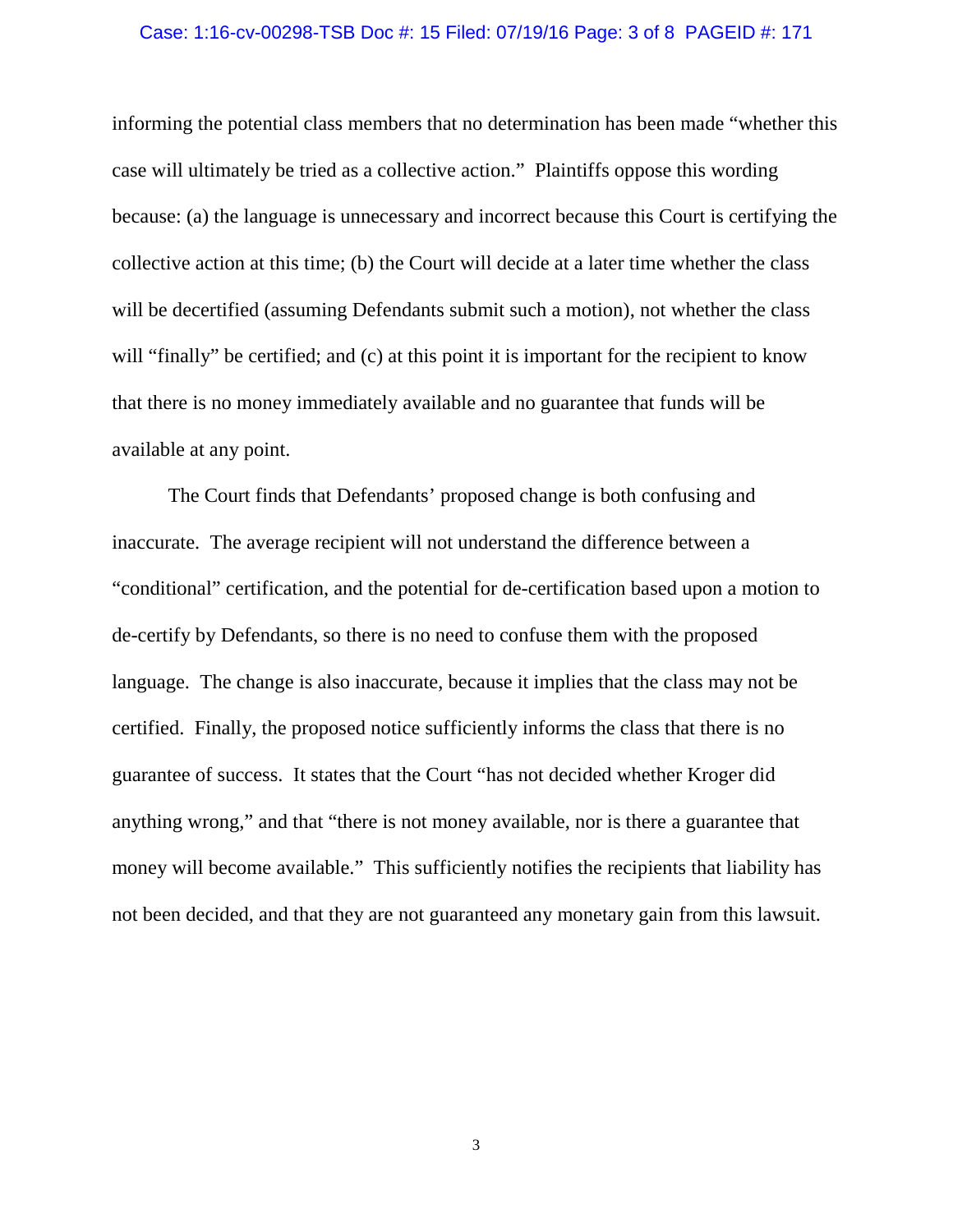### **B. Distribution of Notice**

### *1. Dual Notice*

Plaintiffs request that notice be sent via both regular mail and email.

"Courts generally approve only a single method for notification unless there is a reason to believe that method is ineffective." *Wolfram v. PHH Corp.*, No. 1:12-cv-599, 2012 U.S. Dist. LEXIS 181073, at \*4 (S.D. Ohio Dec. 21, 2012). Within the Southern District of Ohio, several judges have found notification by U.S. mail to be sufficient for all current employees in FLSA collective actions, but ordered additional email notification for former employees in order to better ensure delivery. *See, e.g., Swigart*, 276 F.R.D. at 215; *Wolfram*, 2012 U.S. Dist. LEXIS 181073 at 4; *Lutz v. Huntington Bancshares*, No. 2:12cv1091, 2013 U.S. Dist. LEXIS 56477, at \*7 (S.D. Ohio Apr. 19, 2016).

Specifically, Plaintiffs have made no showing that the last known address of current employees will be insufficient to provide reasonable notice to the class. The Recruiter position at issue in this case has been in existence only since late 2014 and "a large influx of Recruiters" was hired as recently as February 2015 and April 2015. (Doc. 12-3 at  $\P$  11-12; Doc. 12-4 at  $\P$  11-12). On these facts, there is no basis for concluding that Kroger's mailing addresses for Recruiters are outdated or inaccurate or that regular mailed notice would be ineffective for any other reason. Accordingly, Plaintiffs have not set forth sufficient grounds to warrant "dual-method" service for all potential class members. Out of an abundance of caution, the Court permits dual service for former employees, but service via regular mail is sufficient for current employees.

4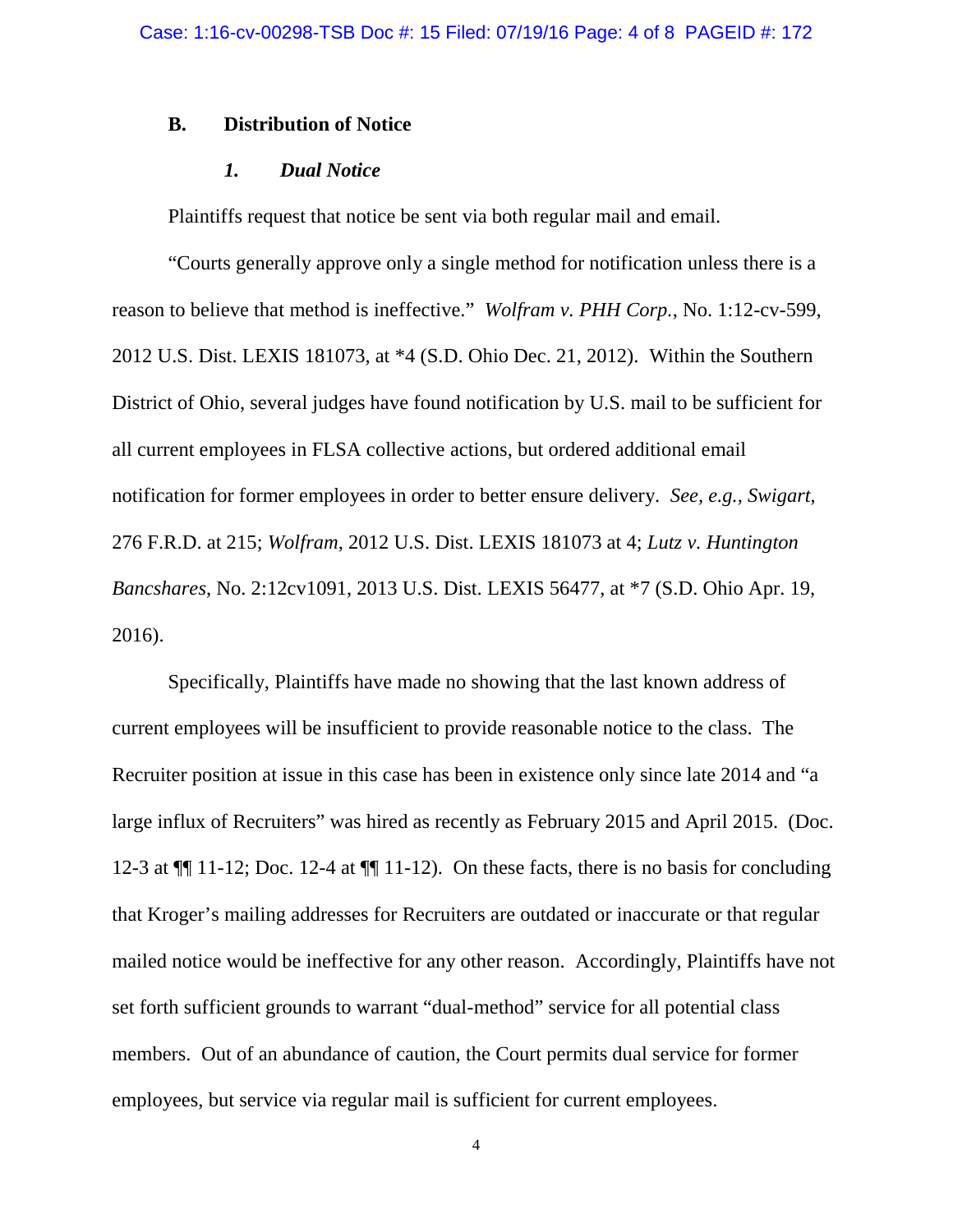## *2. Reminder Notices*

Next, Plaintiffs request that reminder notices be sent 45 days after the initial notices are sent.<sup>[2](#page-4-0)</sup> These notices would be sent via email unless plaintiff demonstrably does not have a correct email address for the potential opt-in. In that event, regular mail would be used. The reminder would attach (or enclose) the original notice and advise the potential class member that they have 45 days left in which to exercise their right to join the class if they elected to do so.

There is no "one-size-fits-all" approach to notifying putative class members in lawsuits such as this. The ultimate goal of the Court is to provide "[a]ccurate and timely notice concerning the pendency of the collective action promotes judicial economy because it…allows [putative class members] to pursue their claims in one case where the same issues of law and fact are already being addressed." *Swigart I*, 276 F.R.D. at 214. "In facilitating notice, the Court must avoid communicating to absent class members any encouragement to join the suit or any approval of the suit on its merits." *Hoffmann-La Roche Inc. v. Sperling*, 493 U.S. 165, 168-69 (1989). Courts should be hesitant to authorize duplicative notice because it may unnecessarily "stir up litigation" or improperly suggest the Court's endorsement of Plaintiff's claims. *Id.*<sup>[3](#page-4-1)</sup> On these grounds, the Court concludes that a "45-day reminder" notice is not warranted in this case.

<span id="page-4-0"></span><sup>&</sup>lt;sup>2</sup> Plaintiffs cite a number of cases where courts have permitted reminder notices. However, none of the cases cited were Sixth Circuit or Ohio district court cases.

<span id="page-4-1"></span><sup>3</sup> *See also Wolfram*, 2012 U.S. Dist. LEXIS 181073 at 13 ("Many courts have rejected reminder notices, recognizing the narrow line that divides advising potential opt-in plaintiffs of the existence of the lawsuit and encouraging participation.").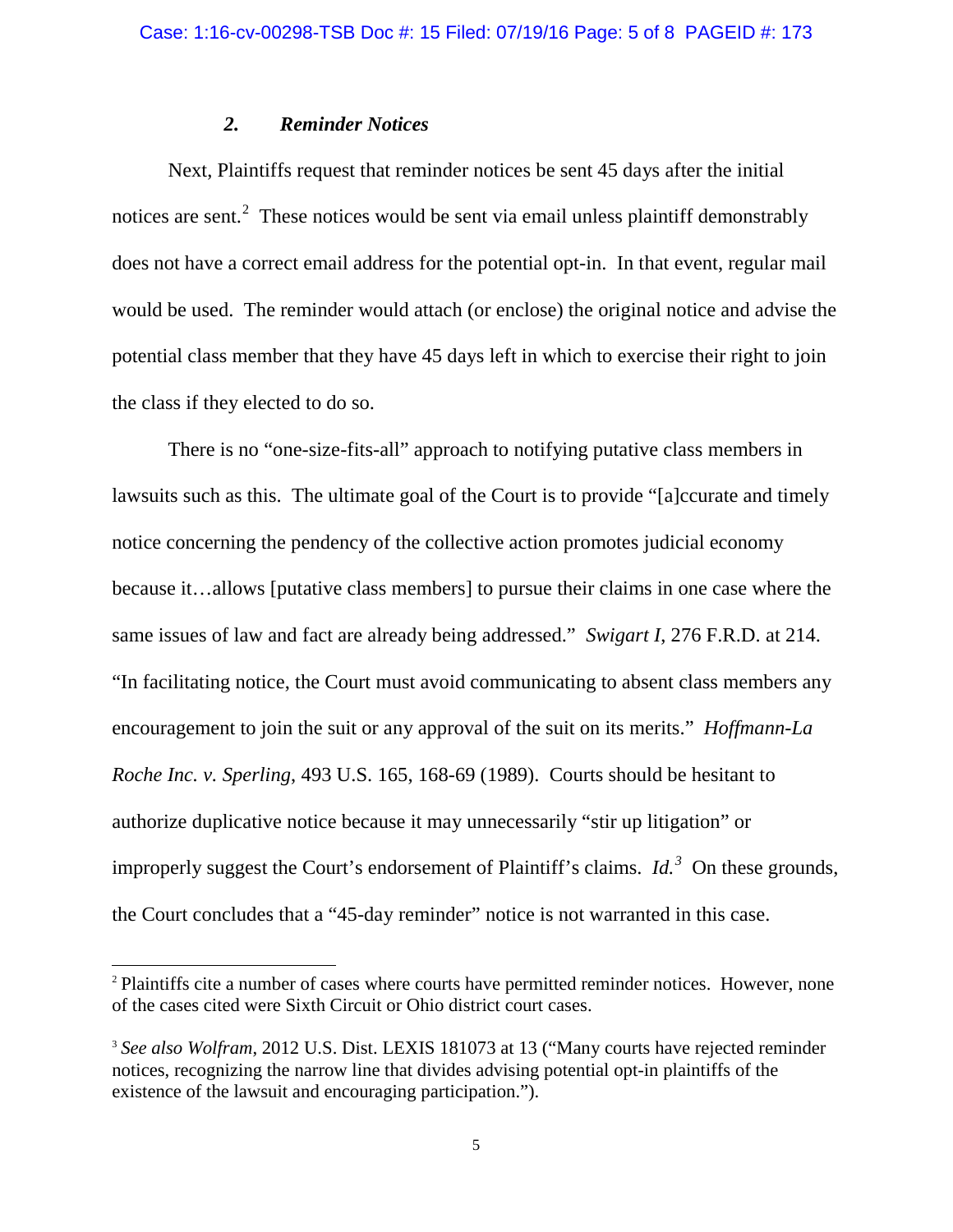### *3. Phone and Social Security Numbers*

Finally, Plaintiffs request that they be permitted to locate opt-ins through telephone and social security numbers where mail and email addresses have failed to reach a potential opt-in.

When considering a plaintiff's request for putative class members' private information for conditional certification notice purposes, a court "must balance two competing interests: safeguarding the interests of individuals not currently a party to this case and ensuring that all potential plaintiffs receive notice of their right to join this lawsuit." *Lewis v. The Huntington Nat'l Bank*, No. C2-11-cv58, 2011 U.S. Dist. LEXIS 65068, at \*5-6 (S.D. Ohio June 20, 2011) (refusing to order disclosure of employee email addresses where such disclosure was "not necessary"). "Inherent in this balance is the principle that individuals' private information, which they entrusted in their employer, shall not be disclosed except for cause." *Id.*<sup>[4](#page-5-0)</sup>

Courts in this district have been hesitant to order the production of telephone numbers and social security numbers in order to facilitate notice to the class. However, they have been open to permitting Plaintiffs to make follow-up requests for such information on a showing of need. *See, e.g., Crescenzo v. O-Tex Plumbing*, No. 15-cv-2851, 2016 U.S. Dist. LEXIS 78012, at \*17 (S.D. Ohio June 15, 2016) ("Plaintiff is free to apprise the Court if and when he can demonstrate that mailing the notice to potential class members is insufficient to provide notice"); *Lutz*, 2013 U.S. Dist. LEXIS 56477 at

<span id="page-5-0"></span> <sup>4</sup> *See also Swigart*, 276 F.R.D. at 215 (refusing to order employer to provide employee telephone numbers, four-digit Social Security numbers, or employee identification numbers because the plaintiffs "failed to justify their request").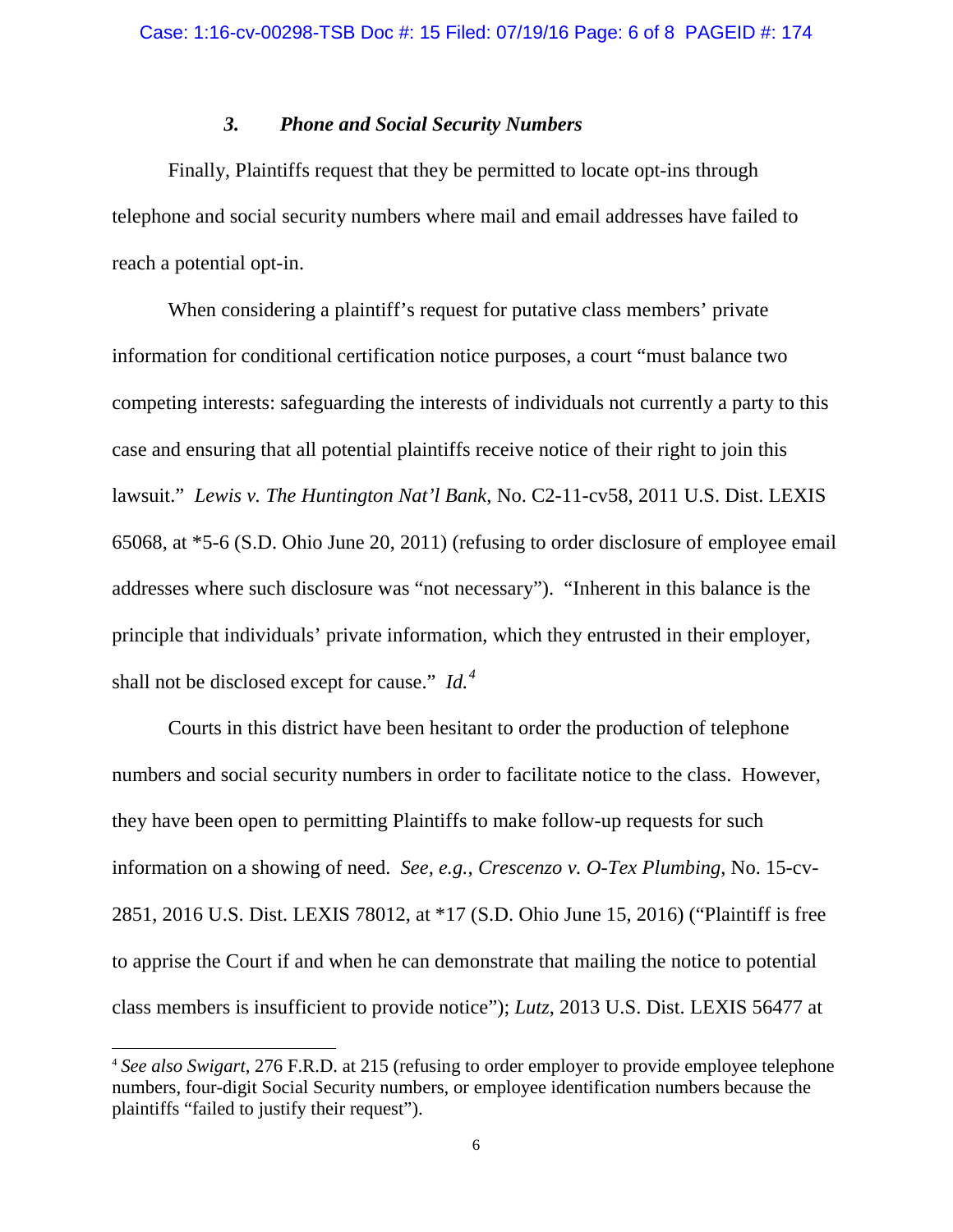20-21 ("…the Court deems disclosure of social security numbers and/or telephone numbers to be unnecessary unless and until Plaintiffs make some showing that using the last known address and/or email addresses does not enable them to provide reasonable notice to the class.").

In accordance with the case law, social security numbers and telephone numbers

shall only be produced in the event that Plaintiffs can evidence that both mailing

addresses and email have not been successful.

# **III. CONCLUSION**

Accordingly, for these reasons, Plaintiffs' motion for conditional class

certification and notice (Doc. 12) is **GRANTED IN PART** and **DENIED IN PART**.

Specifically, the Court conditionally certifies the following group of employees:

 All employees classified as Recruiters, who were employed at Kroger's Center of Recruiting Excellence ("CoRE") in Blue Ash, Ohio, at any time from the beginning of CoRE's operations in October 2014 to the present who worked in excess of forty (40) hours during any given workweek.

Additionally, within **14 days** of the date of this Order, Defendants shall produce,

in a searchable excel spreadsheet, a list of all individuals employed at Kroger as

Recruiters since October 2014, including:

(1) Employee's full name (2) Employee's last known address (3) Employee's job title (4) Employee's hire date (5) Employee's termination date (6) Employee's e-mail address (if no longer employed)